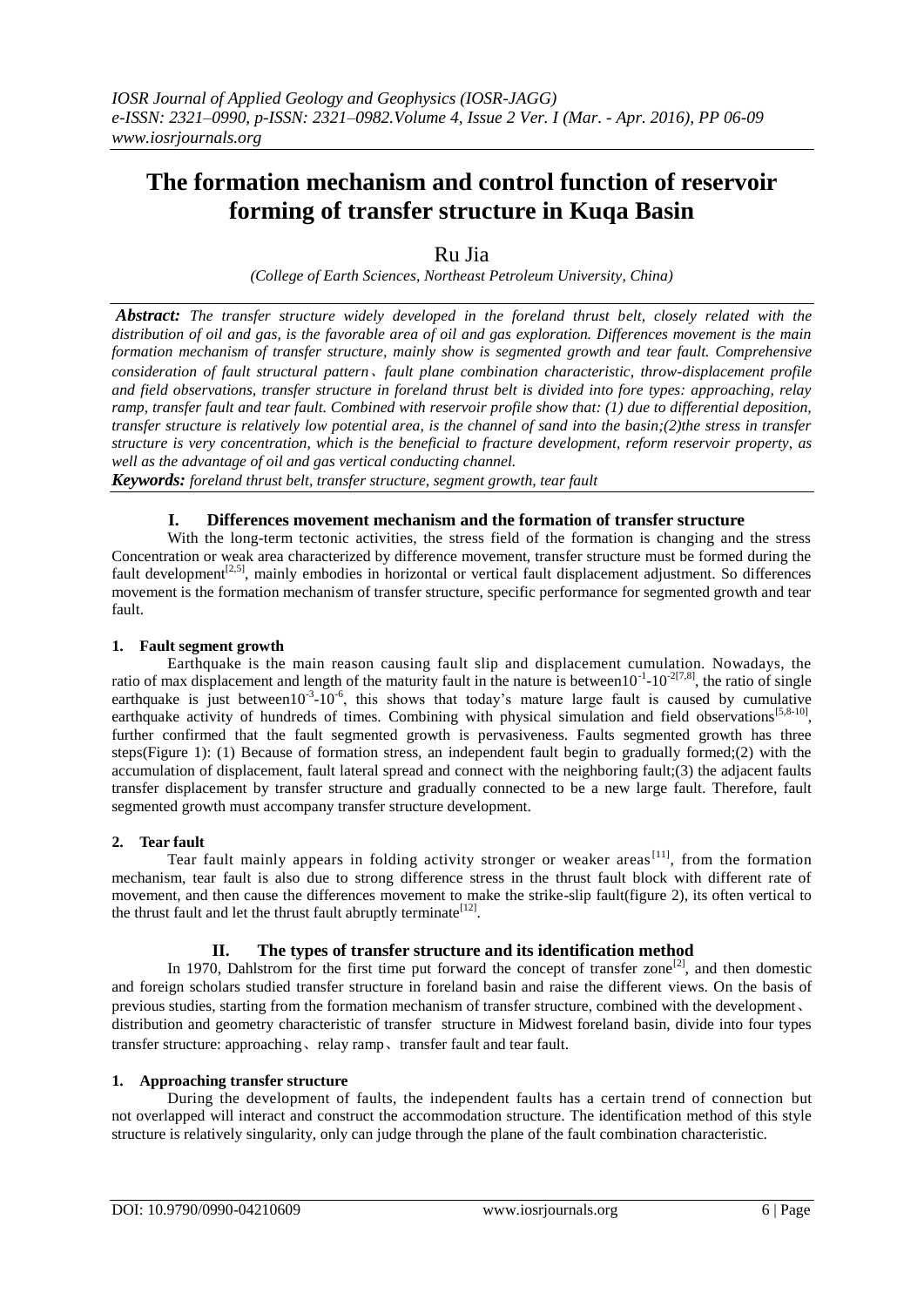#### **2. Relay ramp**

Relay ramp is a main structure in foreland basin, develop in the middle stage of fault segmented growth, two unconnected but overlapped faults interact and induce the strain<sup>[14,15]</sup>, make the two fault between the hanging wall and foot wall keep continuous and has the same method to identify the structure with approaching.



**Fig 1** The evolution pattern of fault segmented growth.

### **3. Transfer fault**

Transfer fault develop in the connection of segmented fault which has a large number of strike-slip component motion<sup>[3]</sup>, is controlled by the main thrust fault. Transfer fault mainly for lateral ramp and oblique ramp. Both on a slight different geometry, lateral ramp is usually parallel to the direction of motion of the thrust fault, if the ramp is perpendicular to the formation, it will be tear fault or strike-slip fault. The oblique ramp is oblique to the motion of thrust fault, and the slope angle is between  $10-30^{\circ[16,17]}$ . According to the analysis of fault segmentation growth pattern, in segment of the connection parts, namely, the position of transfer structure development, the direction of faults change and the displacement of fault tent to be low, the turning points reflects the local intense stress and strain. Through the analysis of throw of the Kelasu fault in Kuqa basin, using fault strike and fault throw-displacement profile can identify four transfer structures.

#### **4. Tear fault**

Tear fault is a very special structure, due to the motion of the difference movement with characteristics of strike-slip fault and the strike-slip direction is consistent with the thrust direction of the basin thrust belt<sup>[2, 13,17]</sup>. According to tear fault scale and its effect on the regional tectonic and sedimentary, subdivided into regional tear fault and partial tear fault.

Regional tear fault generally deformation in the early stages of development in the basin, belongs to an integral part of the structural system, its tectonic style、deformation degree and the methods of deformation on each side of fault are completely different. The tear fault has a lot of strike-slip displacements, so on seismic section reflects the structure characteristics of the obvious flower shapes. In addition, in the process of tear fault development, strike-slip movement on the cross section remain obvious scratch and steps, the direction of the scratch and step is the direction of motion of the fault planes.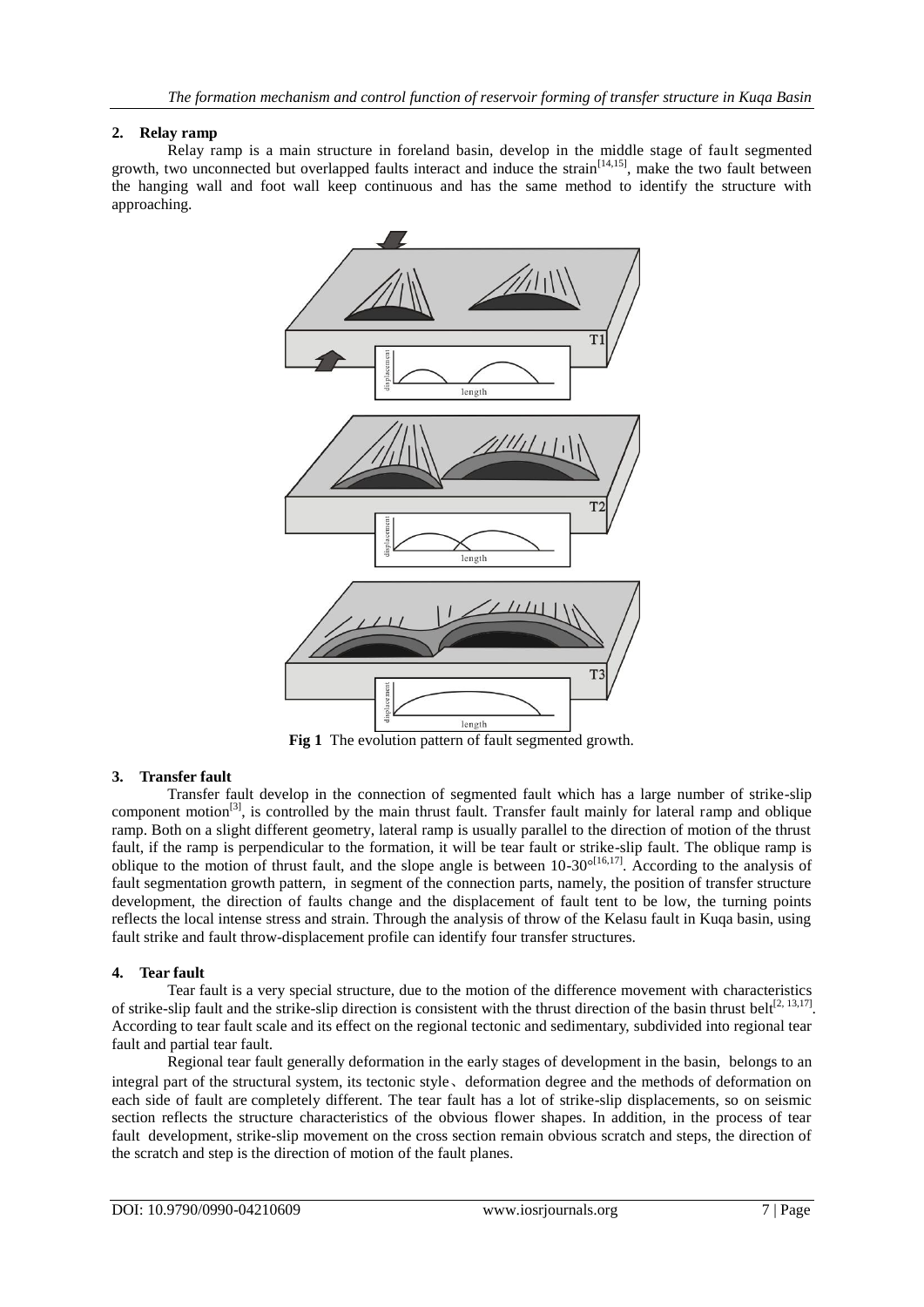Partial tear faults mainly developed in the late deformation stages, relatively small and certainly regional limitation, displacement and extension length is shorter, tectonic style on both side of the structure is similar<sup>[18]</sup>. This kind tear fault is difficult to identify, can only be combined with the feature of fracture and field observations to determine.



**Fig 2** The pattern profile of tear fault(Scot W. Krueger, 2010)

#### **III. Control function of reservoir forming of transfer structure 1. Transfer structure control sand body distribution**

In the evolution process of fault, due to transfer structure has undertake part of stress and displacement of the fault development, make it in a relatively low potential area<sup>[19]</sup>, drainage using this low area as a channel to carry detrital material into the basin and develop the fan delta along the steep slope<sup>[20]</sup>. According to the analysis of sedimentary facies and transfer structures distribution in Kuqa basin, there are four provenance in Dabei-Kelasu structure zone, three of them are matching with the sediment source. As a consequence, transfer structure is channel of sand body entering the basin, beneficial to the growth of high quality reservoirs. Transfer structure usually found in intersect or superposition area of different scale fault which stress is concentrated. Fault activities make the reservoir development in a large number of cracks and secondary fracture, improves the porosity of reservoir, effectively improve the performance of the reservoir<sup>[21]</sup>.

#### **2. Transfer structure control dominant migration pathway of reservoir**

Frequent earthquake activity stimulates fluid migration, collect large earthquake all over the world show that earthquake seismogenic regions are usually located in transfer structures<sup>[22-25]</sup>. Under the long-term activity, the position of transfer structure has lots of secondary faults and fractures, they has high permeability, provide dominant migration pathway for reservoir vertical migration, resulting the today's distribution of reservoir in foreland basin. For Dabei block, through the analysis of the throw and geometry characteristics of Kelasu fault, transfer structure was found near the DB201 well, and closer to transfer structure, the more fractures develop. Combined with the distribution of oil and gas in Dabei block, show that the reservoir enrichment in position of transfer structure. Therefore, it can be further proved transfer structure control d o m i n a n t m i g r a t i o n p a t h w a y o f r e s e r v o i r .

### **IV. Conclusion**

- 1) The formation mechanism of transfer structure is difference movement, embodied in fault segmented growth and tear fault.
- 2) According to the formation mechanism、scale and geometry characteristic of transfer structure, it can be divided into four types: approaching, relay ramp, transfer fault and tear fault.
- 3) The identification method of transfer structure mainly include: the structure style on each side of the fault; the observation and so on.
- 4) Transfer structure control the distribution of sand body in basin and provides favorable conditions for dominant pathway for migration , prompted the hydrocarbon accumulation.